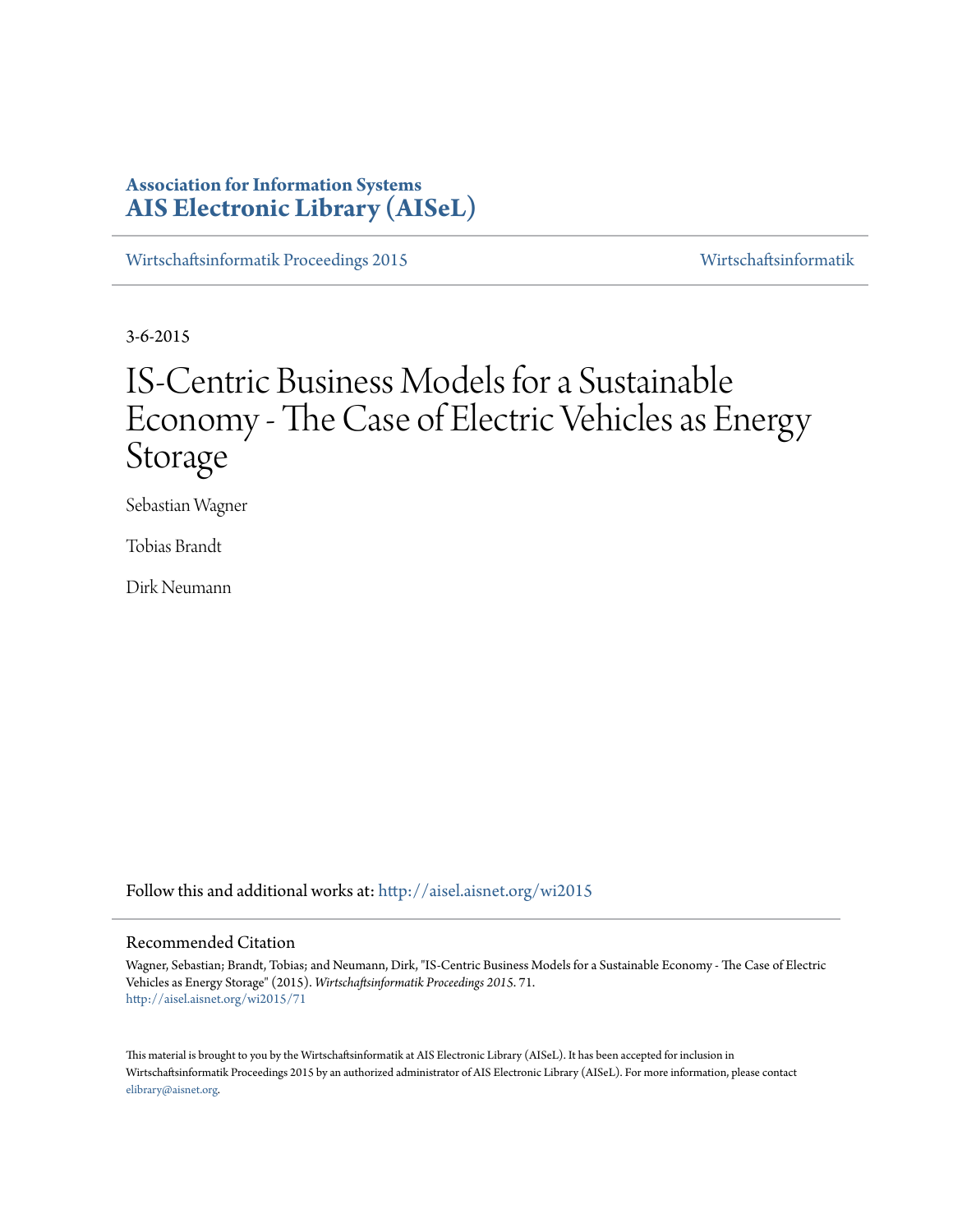# **IS-Centric Business Models for a Sustainable Economy – The Case of Electric Vehicles as Energy Storage**

Sebastian Wanger<sup>1,\*</sup>, Tobias Brandt<sup>1</sup>, and Dirk Neumann<sup>1</sup>

 $1$  University of Freiburg, Information Systems Research, Freiburg, Germany {sebastian.wagner,tobias.brandt,dirk.neumann}@is.uni-freiburg.de

**Abstract.** The use of electric vehicles as reasonable alternatives to conventional vehicles with combustion engines will become more attractive in the near future. In addition, the ongoing energy turnaround increases the required amount of regulation reserves to stabilize the power grid. In this paper, we employ an Energy Informatics approach to construct an IS-centric business model to coordinate the charging processes of thousands of electric vehicles and sell this aggregated storage at an energy market. Furthermore, we analyze the effect of various management strategies for the IS artifact. We demonstrate that the business model can yield high revenues by utilizing electric vehicles as distributed storage devices for frequency regulation. This additional revenue stream for vehicle owners further increases the appeal of this sustainable technology.

**Keywords:** Sustainability, Green IT/IS, Business model, Electric vehicles

#### **1 Introduction**

The use of *electric vehicles*<sup>1</sup> (EV) as reasonable alternatives to conventional vehicles with combustion engines will become more attractive in the near future. In recent years, electrified transportation has expanded enormously due to an increasing scarcity of fossil fuels, such as oil, which induces higher prices. The willingness to reduce CO2 emissions as well as millions of government subsidies have made electric mobility more attractive. In addition, the establishment of an extensive charge point infrastructure has raised the sales figure of pure electric vehicles in the United States by more than 500% within a single year (Electric Drive Transportation Association 2013). It is anticipated that approximately one million EVs will drive on the roads of various countries like the USA, Germany, UK, or China by 2020 (The White House 2011; Federal Government of Germany 2009; HM Government 2009). While currently, charging sessions strain the power grid just marginally, handling additional energy demand caused by thousands of charging EVs will become one of the main challenges in the near future (Lopes et al. 2011).

At the same time, incisive events like the nuclear disaster in Fukushima speed up the energy turnaround in many countries. Because of the substantially increased gen-

 $\overline{a}$ 

 $<sup>1</sup>$  In the context of this paper, we use electric vehicles for all kinds of purely electrified cars.</sup>

<sup>12&</sup>lt;sup>th</sup> International Conference on Wirtschaftsinformatik,

March 4-6 2015, Osnabrück, Germany

Wagner, S.; Brandt, T.; Neumann, D. (2015): IS-Centric Business Models for a Sustainable Economy - The Case of Electric Vehicles as Energy Storage, in: Thomas. O.; Teuteberg, F. (Hrsg.): Proceedings der 12. Internationalen Tagung Wirtschaftsinformatik (WI 2015), Osnabrück, S. 1055-1070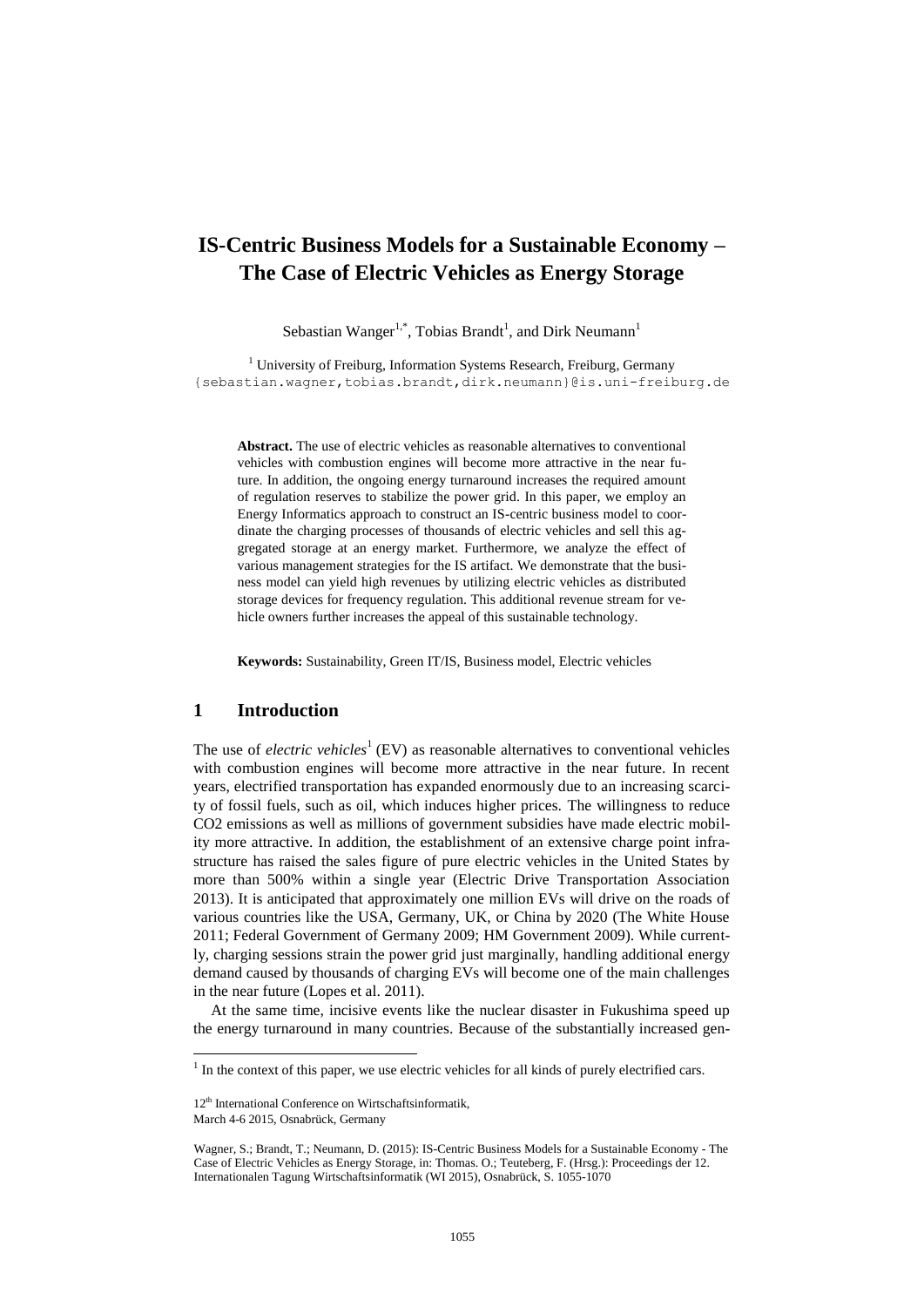eration through renewable sources like wind and solar power, the power grid has to deal with very volatile amounts of electricity during the course of a day. Because renewable energies depend on exogenous environmental circumstances, the power grid has to adjust to sudden supply shocks if, for instance, the weather changes in an unanticipated way. These supply shocks cause the grid frequency to deviate from its balanced state of 50 Hz. Therefore, *frequency regulation* (FR), which already is an important continuous process to stabilize the electrical power grid by using additional energy reserves, will increase in relevance. While minor frequency disturbances can be compensated by small adjustments in power plants, large deviations have to be corrected using special resources. This process needs to be executed in both directions. To rebalance increased frequencies the overall energy demand has to be increased or the power supply must be reduced (negative regulation). On the other hand, to balance the power grid during a decreased frequency level, energy consumption has to be reduced or supply has to be increased by feeding in additional energy reserves (positive regulation).

Thinking about the aforementioned changes in the transportation and energy sector leads us to the following questions, which drives the subsequent research: Is it possible to combine these changes in order to establish a profitable business? Since electric cars store electricity, these vehicles are naturally distributed storage devices and can be used for frequency regulation. In fact, a bi-directional energy transfer enables the option to draw current during increased frequencies and provide electricity to the grid at decreased frequencies (Hinkle et al. 2011). This technology is called *vehicle-to-grid* (V2G). While a single EV only has a marginal effect on the power grid, an aggregation of a reasonable amount of vehicles must be achieved to participate in the regulation market.

In this paper, we introduce a business model for the coordinated aggregation of EVs as distributed storage devices to enter the market for frequency regulation. Thereby, we bridge the gap between adequate charging of EVs, while at the same time generating revenue from providing grid regulation. We apply known scheduling strategies to the new problem of coordinated charging of electric vehicles. This procedure is classified as "Exaptation" of the Knowledge Contribution Framework of Shirley and Alan (2013), while the business model itself directly contribute to the emerging IS research field of Energy Informatics as introduced by Watson et al. (2010).

The core of our business model consists of an information system, illustrated in Figure 1, that acquires and analyzes data on the usage of EVs on the one hand and the regulation market behavior on the other hand. It processes this data subject to constraints posed by the physical system and employs management strategies to derive charging strategies that attempt to maximize revenues. For evaluation of the business model, we use more than 34 million privately used EV data points including, for instance, GPS coordinates and *state of charge* (SoC) values to construct a realistic environment. The data was collected and evaluated in cooperation with an industry partner. Furthermore, we assess the profitability of the business model within the *German Control Reserve Market* (GCRM). We use historical data regarding the actual required energy demands and the paid regulation prices from 2012, accessed from Vat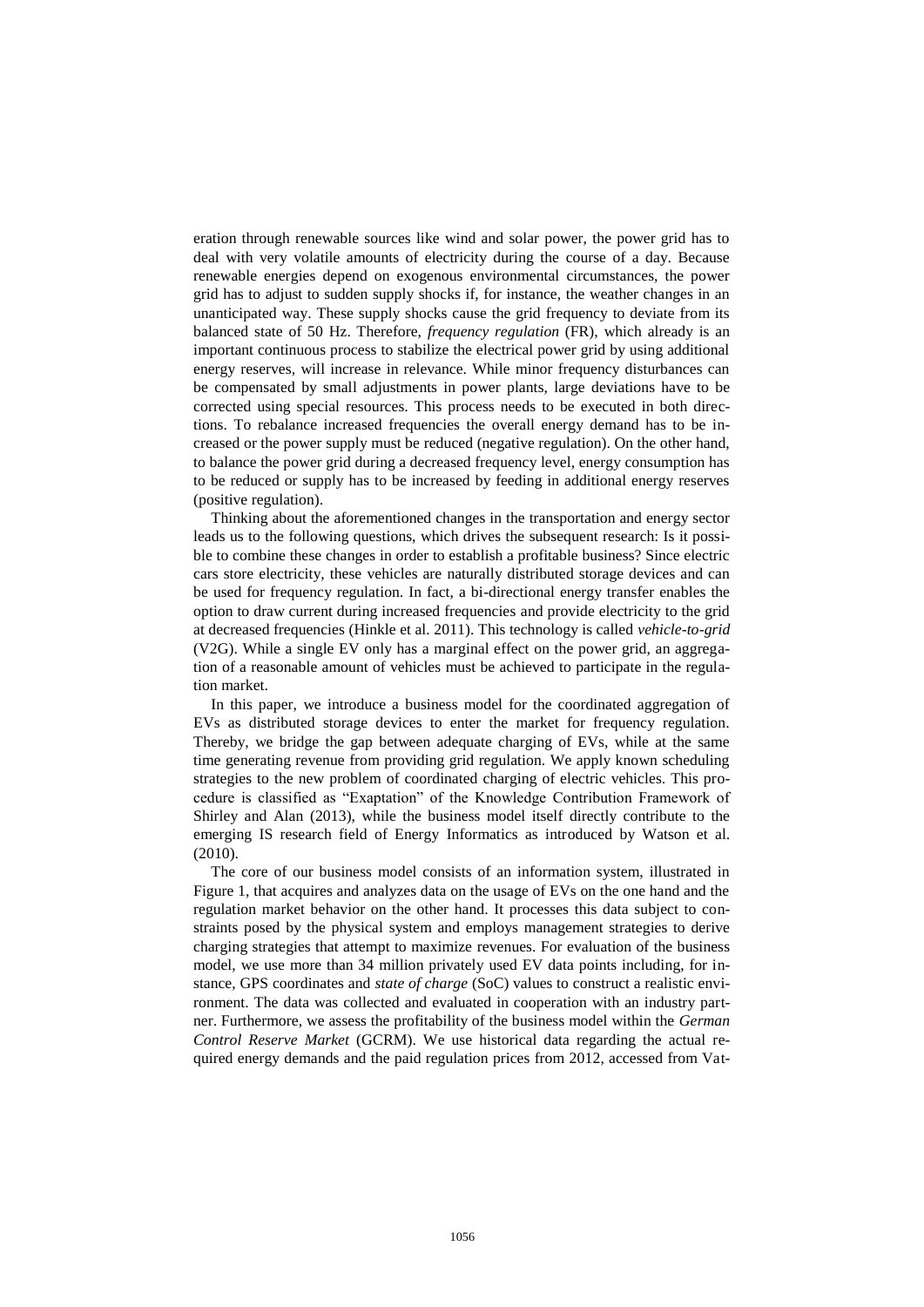tenfall Europe Information Services (2013). Eventually, we are able to show the current potential and benefits from aggregating EVs for frequency regulation to the owners of the vehicles, as well as the operator of the business model. Thereby, we show that IS research as a whole can provide major contributions towards the application of known technologies to new problems.

Hence, this paper investigates the following research questions:

• How can IS support a business model for the utilization of electric vehicles as distributed storage devices in the energy market?

• To what extent can different management strategies for vehicle charging increase the revenues of this business model?

What revenues can be generated for the vehicle owners and what are the incentives to participate in this business model?



**Fig. 1.** Positioning of the Information Framework in the Energy Market

The paper is structured as follows. The next section presents an overview of past research directly related to this paper. Afterwards, we define the business model and the mathematical description of core information system. This is followed by an introduction of various strategies to charge EVs concurrently, taking into account different user and grid related constraints. Afterwards, we determine simulation settings containing model constraints, EV properties, and customer agreements that have to be fulfilled by the management strategy. This is followed by a presentation of our simulation results, which also allow inferences on the profitability and feasibility of this approach for the near future. Finally, we conclude this paper and provide an outlook on our upcoming research.

#### **2 Related Work**

The contribution of IS research towards a sustainable energy paradigm has become more pronounced in recent years. Particularly Watson et al. (2010) have drawn attention to applying IS techniques to increase energy efficiency and to develop sustainable IT-centered business models. Employing skills from Computer Science, Electrical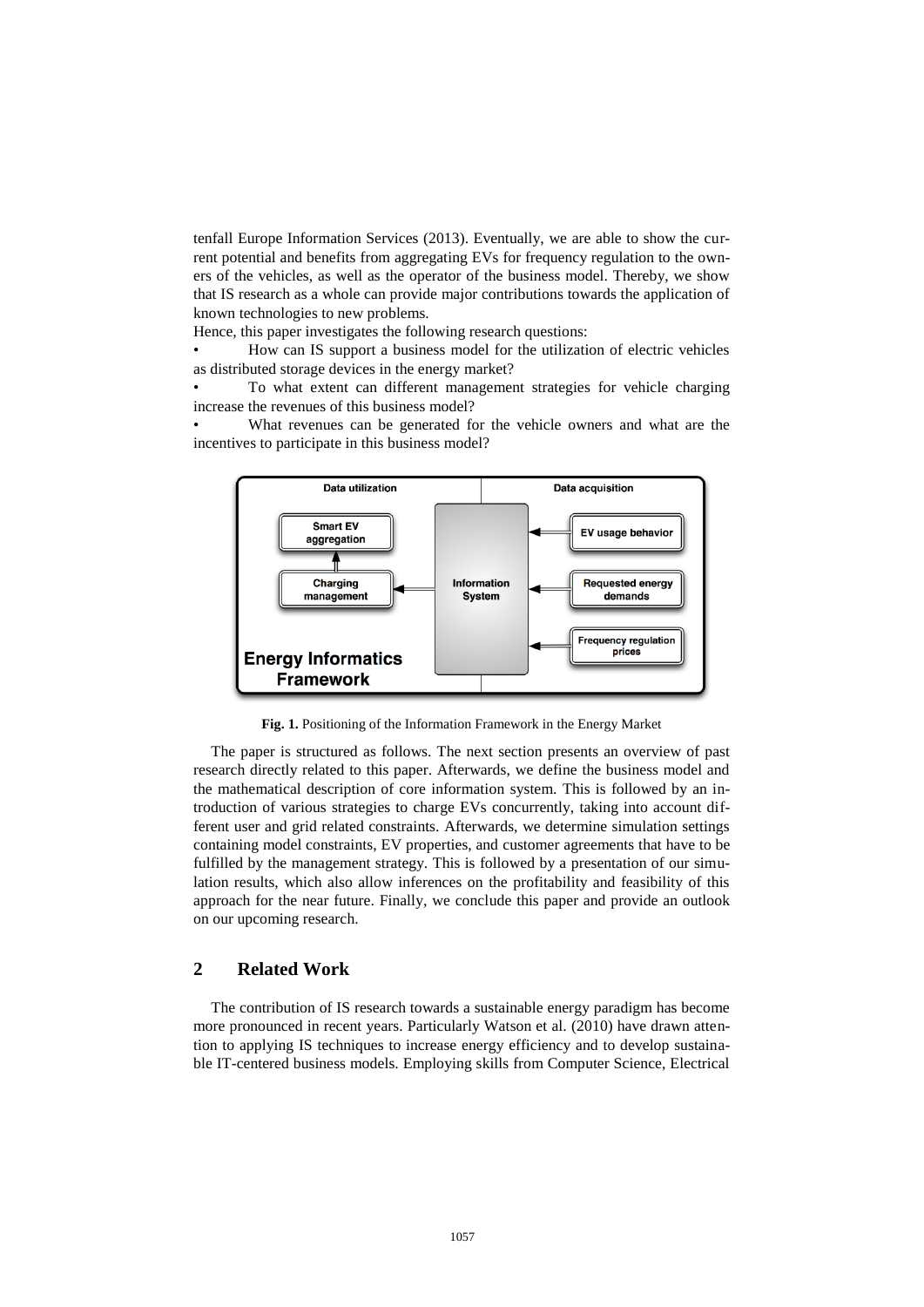Engineering, and certainly Information Systems Energy Informatics links different research fields to investigate a topic of enormous relevance to society. Kossahl et al. (2012) analyze the domain of Energy Informatics and present an overview of existing literature and research agendas for IS and business studies. They find that particularly the potential of electric mobility still needs to be addressed employing the toolbox of IS research. Corbett (2011) emphasizes the importance of communication technology and information systems and argues that this will play a central role in the realization of smart grids, in which electrical infrastructure is supported by information and communication technology. In [Removed] we have already analyzed the technical and market related requirements to use EVs to participate in the frequency regulation market, which form the core of the IS-centric business model presented in this paper.

In addition to IS research, scholars of other disciplines have investigated the potential of EVs for ancillary services, such as frequency control, as well. One of the first pilot projects trying to apply such an approach was realized by Brooks (2002) who finds that EVs are well suited for frequency regulation, because of their short ramp-up time in contrast to conventional regulation sources. Depending on individual driving activities, annual gross revenues from \$ 1,000 to \$ 5,000 can be achieved. Furthermore, Kempton and Tomić (2005a, 2005b) compare different energy markets and formulate fundamentals to calculate revenues from using EVs for regulation purposes. They argue that vehicles are parked during 96% of the day. Thereby, EVs are able to generate annual revenues of \$ 2,554 per vehicle from frequency regulation. However, the high volatility of regulation energy prices is not addressed in their research. Kamboj et al. (2011) estimate revenues of \$ 1,200 to \$ 2,400 per year, assuming a vehicle participation of 15 hours a day and a regulation price twice as high as normal. However, in all of the above publications there are no charging management strategies applied to maximize revenues. We argue that this is one of the main flaws in assessing the results from previous studies on the use of EVs for frequency regulation.

Research on the coordination of charging processes of EVs has been discussed quite extensively (Flath et al. 2013; Schuller et al. 2012; Su and Chow 2012; Sundstroem and Binding 2012), but without reference to a particular business model. To fulfill power grid constraints even with a high penetration of EVs, Han et al. (2012) proposes two management approaches that optimize charging schedules and charging rates. Additionally, to consider deterministic arrival, departure, and charging characteristics, Chen et al. (2012a; 2012b) formulate a deadline-scheduling problem for EVs. A utility based pricing scheme was simulated with Earliest-Deadline-First and First-Come-First-Served strategies to fulfill customers' requirements. Furthermore, Flath et al. (2012a) formalize the coordination of charging processes as a minimum revenue management problem and simulate this approach within a stochastic setup. In a further research, Flath et al. (2012b) formulate different charging strategies according to their requirements about future price and upcoming trip information. Their evaluation shows that even with low information requirements, individual energy costs can be reduced by using charging strategies. They also found that for charging management accurate trip information is more important than electricity price forecasts. Furthermore, Sanchez-Martin and Sanchez (2011) focus on optimal charging management for EVs and Plug-in Hybrid Electric Vehicles at parking facilities.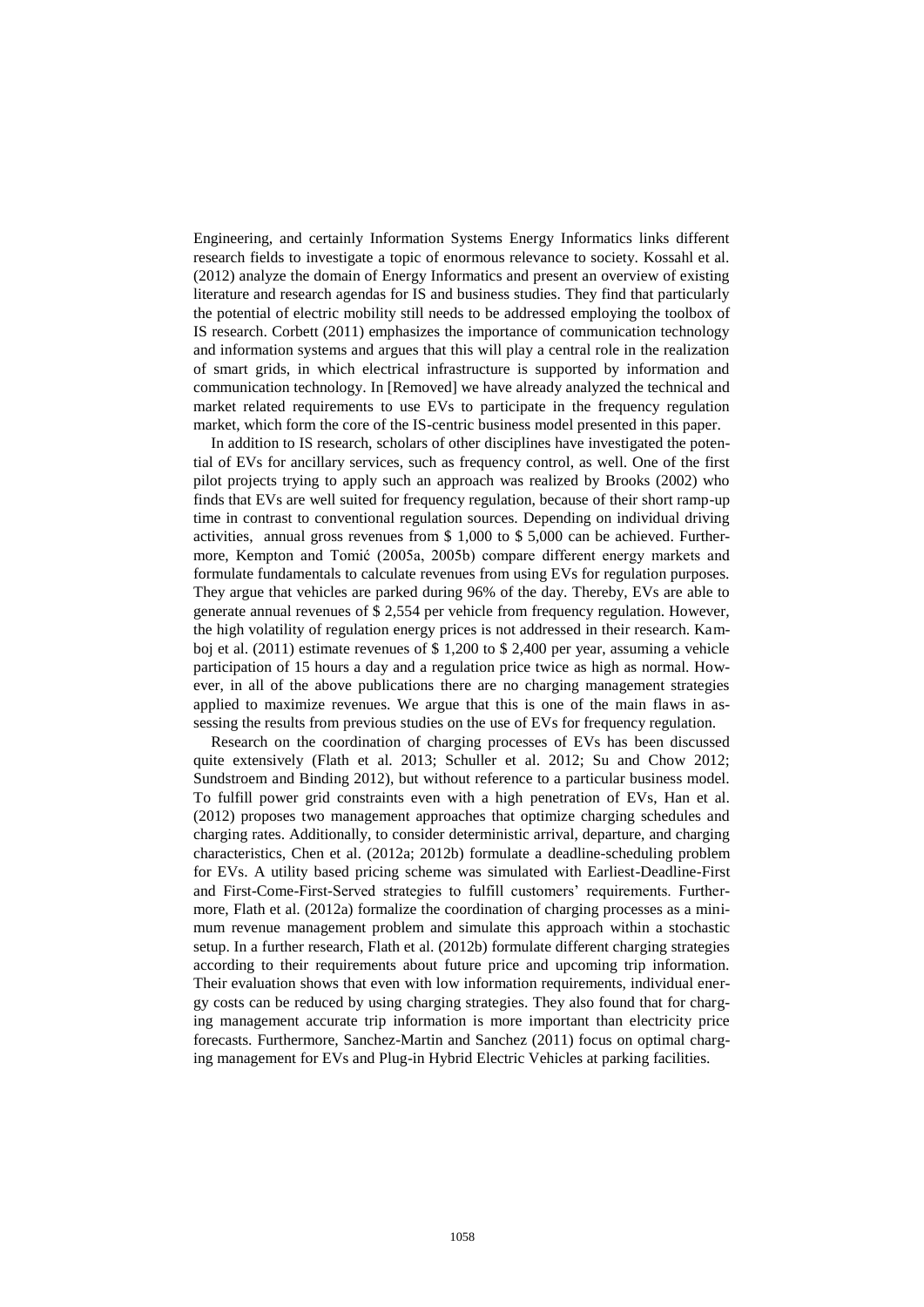Unfortunately, in almost all publications, business models are neither based on real data nor evaluated with real market prices for frequency regulation. Therefore, the calculated revenues of the aforementioned research fluctuate from 34 Euros to several thousands. Hence, one of our main contributions is to perform a simulation based on an adequate benchmark set for both EV usage behavior and regulation prices, utilizing a comprehensive information system for charging management.

## **3 Business Model**

#### **3.1 Model Architecture**

In the following section, we introduce a model including an information system, which is responsible for decision making illustrated by Figure 2. The model is based on the assumption that each vehicle participates in the V2G regulation program, once it enters a parking lot in the parking facility. As an incentive, the vehicle owner will be rewarded with cheap electrical energy. A parking facility has the necessary billing infrastructure already in place, which only needs to be adapted. The IS-operator offers the aggregated energy reserves at the regulation market (1). The market operator may purchase the offered control reserves as an option. If this energy is requested to stabilize the power grid after a frequency disturbance, the aggregator uses the connected vehicles to provide regulation (2). At this point, the *charging control unit* (CCU) selects a reasonable number of EVs, depending on strategy and customer constraints (3). Assuming that the current EV reserves are not sufficient, conventional control reserves can be used in addition to support the regulation process (3). Although this possibility is considered by the model architecture, we will not go into further details for brevity. Finally, the aggregator is paid for the provided regulation service by the energy market (4).



**Fig. 2.** Business model architecture

In the further course of this paper we will focus primarily on step 3 and 4, the acquisition of energy and the generation of an optimal revenue through EVs, because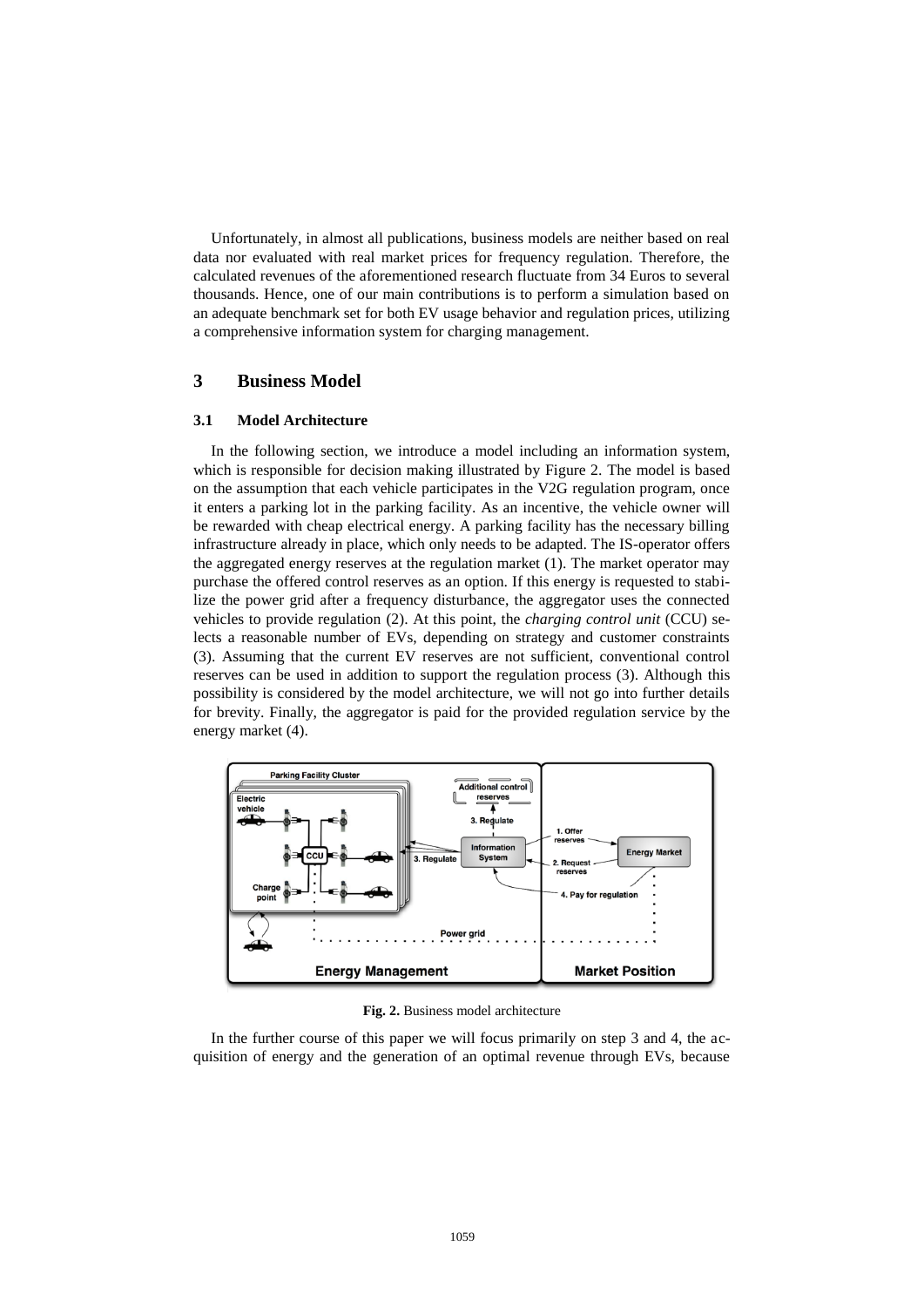the market position is already described in detail by [Removed]. More importantly, bringing up enough energy to participate at the GCRM, while fulfilling customer charging requests, is an essential requirement for deriving a feasible business model.

#### **3.2 Mathematical Description**

The IS-operator has to react immediately to current grid conditions, once the offered control reserves are requested by the energy market. As mentioned above, a single instance, the charging control unit, monitors the charging process of each vehicle on the one hand and decides which EVs are used for regulation on the other hand (see Figure 2). Hence, the CCU is also responsible for the power management of the parking facilities by economically providing power to parked vehicles. In order to operate each EV separately, the CCU sends a signal to the respective CPs within its network. To formulate such a coordination scheme, we define each CP as a 5-tuple  $(\sum, S, s_0, \delta, F)$ , with

$$
\Sigma = \{i_0, i_1, i_2, i_3, i_4\},
$$
\n
$$
S = \{s0_{idle}, s1_{charge}, s2_{reg-up}, s3_{reg-down}, s4_{drive}\},
$$
\n
$$
s_0 = s0_{idle},
$$
\n
$$
\delta : S \times \Sigma \rightarrow S,
$$
\n
$$
F = \{s4_{drive}\}.
$$
\n(1)

Vehicles will be initialized with  $s0_{idle}$ , the idle state, and finish the parking session in the final state  $s4_{drive}$ . Depending on the coordination by the CCU, an EV will be set to the charge state  $s1_{charge}$  or to one of the regulation states  $s2_{reg-up}$ ,  $s3_{rea-down}$ , if frequency regulation is required. By applying the state transition function  $\delta$ , the CP changes its current state to the next state with respect to the input signal  $i \in \Sigma$ . Further, we define an electric vehicle  $E_k$  as the following 4-tuple

$$
E_k = \{E_{cap}, E_{Soc}, E_{prime}, E_{pDur}\},\tag{2}
$$

with a constant capacity  $E_{cap}$ , an initial state of charge  $E_{Soc}$ , a start time value  $E_{pTime}$ and a parking duration value  $E_{pDur}$ .

For each state the model calculates an individual revenue depending on the state duration, CP power, price for providing regulation, and price for the charged electricity. Hence, depending on a current state  $s_i \in S$ , at a specific time  $t_j$ , the regulation algorithm calculates for each vehicle  $E_k$ , the corresponding revenue  $R(s_i, t_j, E_k)$ , as follows

$$
R(s0idle, tj, Ek) = 0,
$$
\n(3)

$$
R(s1_{charge}, t_j, E_k) = 0,
$$
\n<sup>(4)</sup>

$$
R(s2_{reg-up}, t_j, E_k) = \begin{cases} 2 \cdot \int_{t0}^{t1} (CP_p(t) \cdot p_r) dt, & \text{if } s_{t-1} = s1_{charge} \\ \int_{t0}^{t1} (CP_p(t) \cdot p_r) dt, & \text{otherwise} \end{cases}
$$
(5)

$$
R(s3_{reg-down}, t_j, E_k) = \int_{t_0}^{t_1} (CP_p(t) \cdot (p_r + p_e)) dt,
$$
 (6)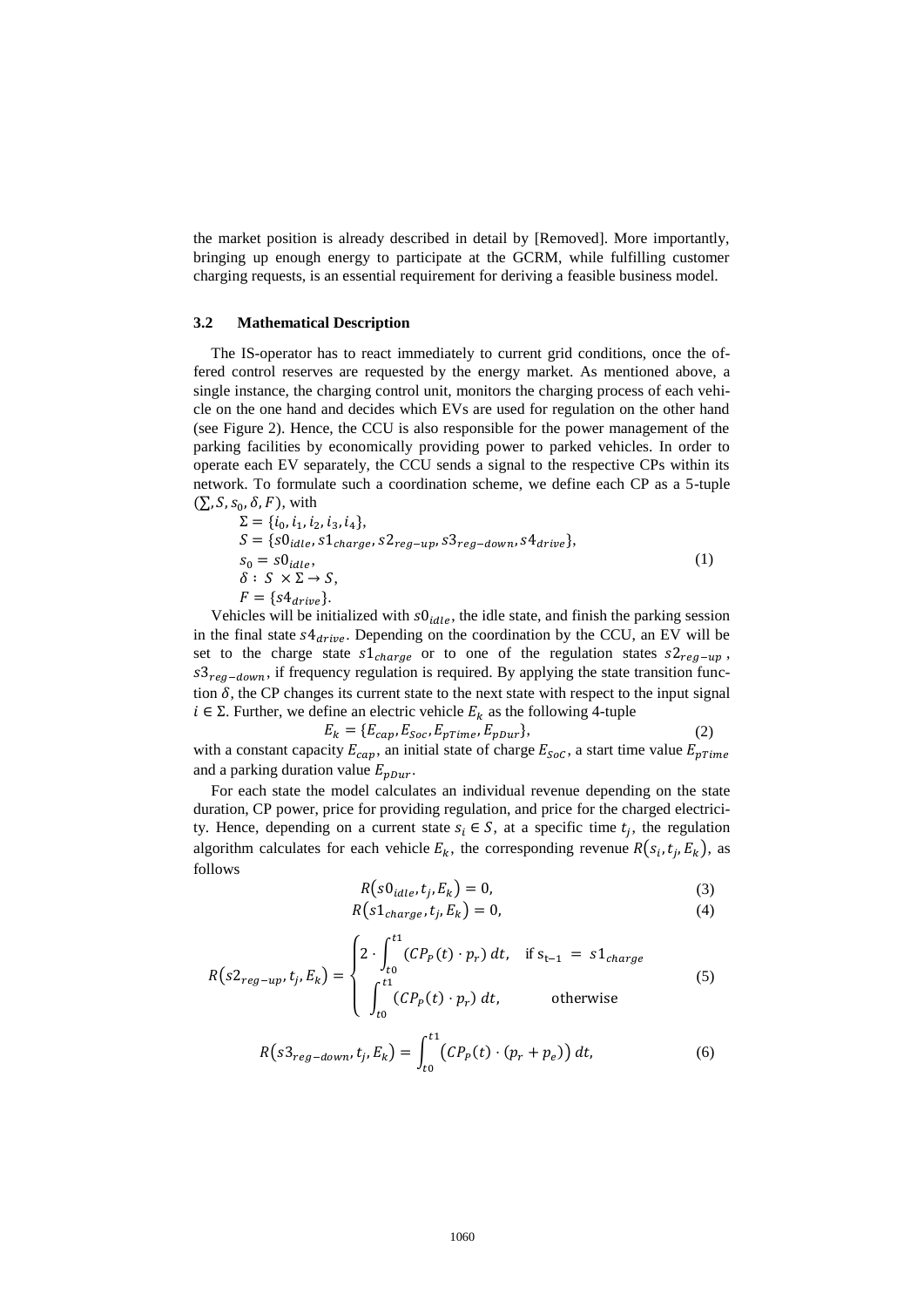with  $\mathcal{CP}_P(t)$  as the actual CP power at t between the start,  $t_0$ , and the end,  $t_1$ , of the respective state duration. In Equation 5 and 6 the revenue is determined by  $p_r$  for a given positive or negative regulation price on the one hand and  $p_e$  representing the normal electricity price on the other hand. Since Equation 6 defines the negative regulation state, the IS-operator is able to achieve revenue from both the vehicle owner for charged electricity and the energy market for regulate the grid frequency. To calculate the total revenue for a sequence of state transitions, the following recursive function is applied

$$
R(s_j, t_j, E_k) = \begin{cases} R(s_{i-1}, t_{j-1}, E_k) + 0, & (7) \\ R(s_{i-1}, t_{j-1}, E_k) + R(s_{2reg-up}, t_j, E_k), \\ R(s_{i-1}, t_{j-1}, E_k) + R(s_{3reg-down}, t_j, E_k), \\ R(s_{i-1}, t_{j-1}, E_k) + 0, & (9) \end{cases}
$$

using an initial timespan  $t_0$ , ...,  $t_m$  with  $t_0 = E_{k,pTime}$  and  $t_m = E_{k,pTime} + E_{k,pDur}$ , an initial revenue of  $R(s_0, t_0, E_k) = 0$  and a final revenue of  $R(s4_{drive}, t_m, E_k) = 0$ . Starting at  $i, j = 1$ , while  $s_0$  is the initial state, according to Definition 1.

Hence, we are able to translate each parking session into a sequence of state transitions and, thus, calculate for each state the corresponding revenue. According to the above recursive function, the last state determines the total revenue of the parking session. However, the forecast of future events is limited and past decisions regarding the next state cannot be reversed in reality. Thus, finding a sequence of state transitions to determine the maximum possible revenue is a major challenge. In reality, a precise forecast depends on various environmental conditions and is not achievable in an appropriate manner. Nonetheless, an accurate forecast regarding frequency deviations is only important for the positive regulation case. This is because discharging EVs to free more capacity, while there is no need for regulation, is not practicable in any case. Due to various uncertainties like the rather stochastic behavior of frequency deviations on the one hand and uncertainties in accurate parking duration and driving behavior forecasts on the other hand (Goebel and Voß 2012; Feixiang et al. 2011), it is hardly possible to find an optimal sequence of state transitions.

#### **4 Electric Vehicles Charging Strategies**

In this section, we introduce different management strategies to coordinate the charging process of EVs concurrently. Each of the following strategies preferred different vehicles based on their current properties. All properties were calculated based on real data. We collected for example GPS coordinates and the battery state of charge of real electric vehicles in a fine granulated manner (minutely basis). We determine a specific schedule that handles existing energy resources, while taking into account the charging urgency of certain EVs. All strategies are commonly known in disciplines like computer science to schedule different processes and are now applied to a new problem. In terms of costs, we will not consider any investment costs, since they do not differ across the subsequent strategies. While they must be considered when assessing the overall profitability of the business model, this is not necessary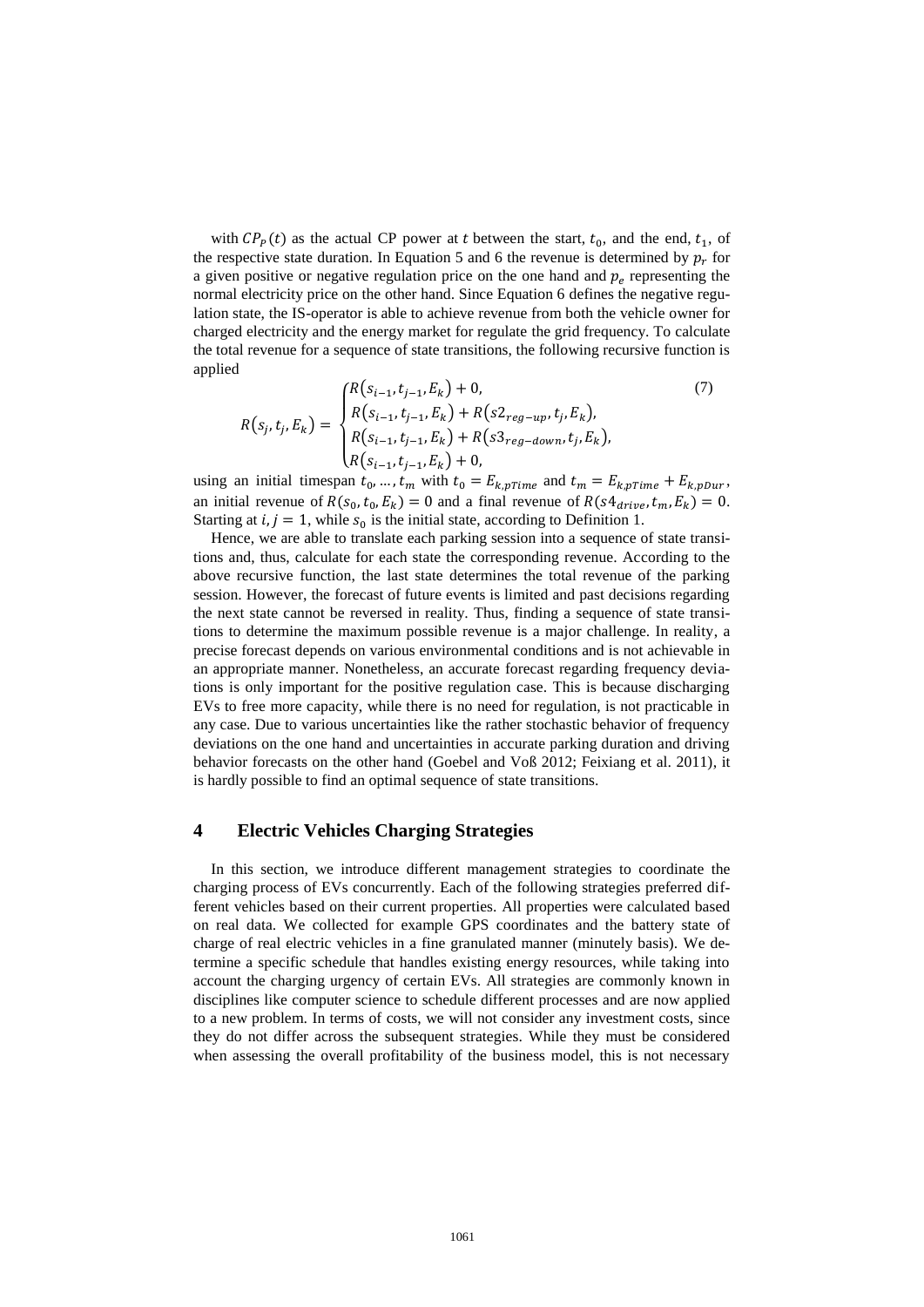when comparing different charging strategies regarding pure revenue. Operational costs, such as charge point maintenance and battery degradation, are likely close to constant across charging strategies, as well. Furthermore, costs, such as battery degradation, depend on factors like the type of the battery, temperature, or the current of the charging process itself.

Figure 3 illustrates the need of charging strategies under certain conditions using a simple example. We see eight EVs with different state of charges and parking durations. All of these vehicles are connected to the grid and request energy from the parking facility. However, we assume that the operator is only able to provide full power to four of these EVs at the same time. The reason why it is quite likely to need a prioritization of charging requests in the near future is that once several thousand EVs attempt to charge concurrently, the current power grid is not able to provide such sudden spike of energy demand. Thus, to prevent a breakdown the power outlet of each parking facility in our framework is limited. Considering driving requirements, the empty EVs should be charged first. However, considering to the IS-operator's total revenue, EVs with low batteries cannot be used for positive regulation. Parking time is another critical instance because if a long parking duration is given, the EV charging request can be shifted to a later point. Furthermore, EVs will be implicitly prepared for upcoming frequency disturbances, depending on the charging management strategy.



**Fig. 3.** Charging management example

One of the simplest ways to manage charging requests is *first-come-first-served* (FCFS). In this strategy, EVs will be charged in the order in which they enter the parking facility. Hence, the only vehicle property which determines the *charging order* (CO) of a number of EVs is the start time value  $p_{Time}$ . We define the CO as follows

$$
CO_{FCFS} = E_{1,pTime} < E_{2,pTime} < \cdots < E_{n,pTime} \tag{8}
$$

The parking facility enables energy transfers for requesting CPs as soon as the maximum power utilization is reached. The CCU stores all remaining charging requests in a queue and handles them gradually, once a sufficient amount of resources is available again. Since FCFS does not consider any other vehicle properties like the state of charge, we use this strategy as a baseline to compare the subsequent strategies.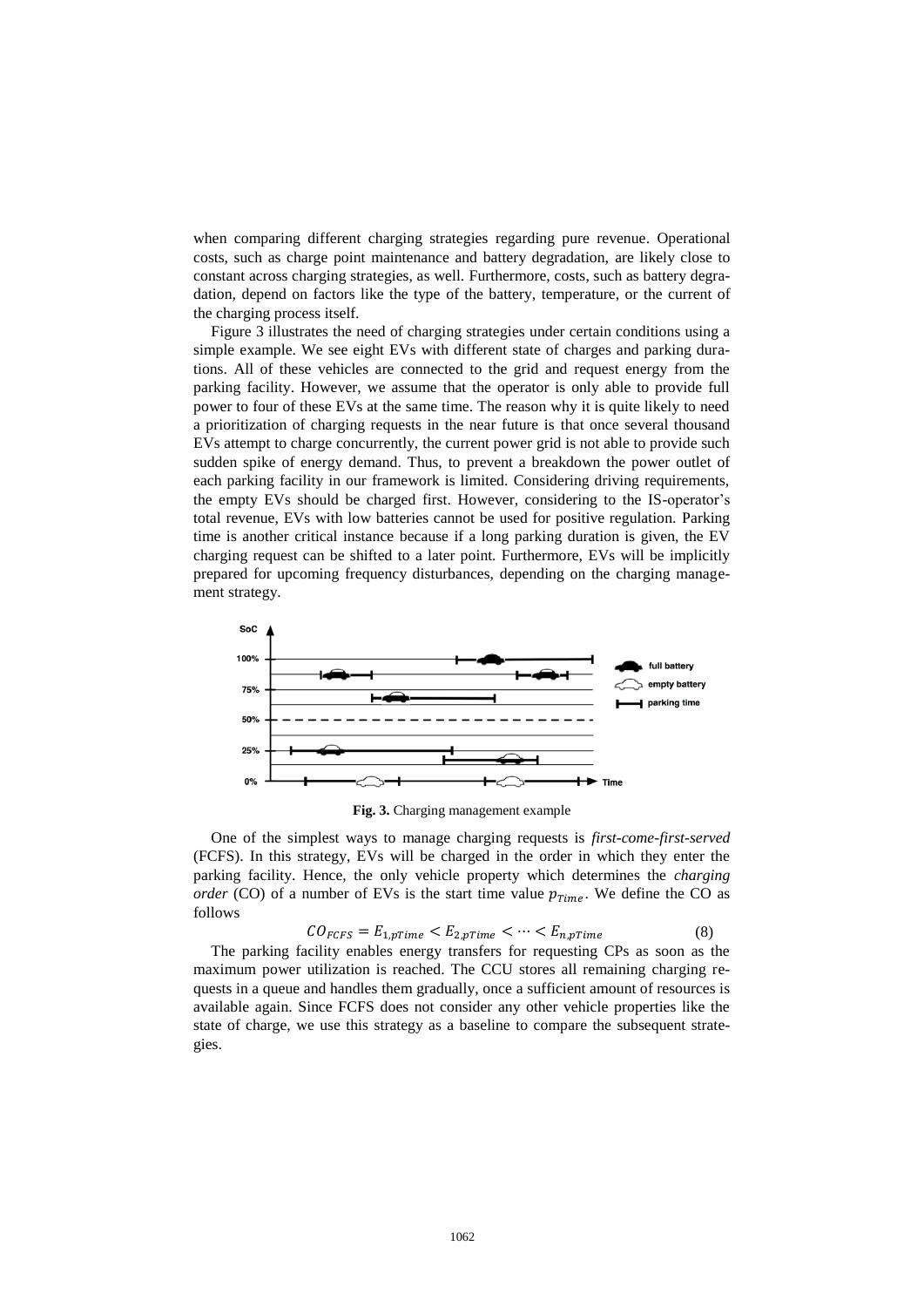The *earliest-deadline-first* (EDF) management considers the duration of each parking session. In this strategy, the charging request of vehicles with short time constraints are enabled first. Thus, the departure times of customers are considered for scheduling. Therefore, the algorithm uses the parking duration property  $p_{pur}$  to decide which EVs will be charged. The main advantage of this strategy is the prioritization based on the customers time constraints. Note that because short charging sessions are preferred, EDF results in high frequently changes. Vehicles with long parking times will be shift to a later point. The charging order using EDF is determined by the property  $E_{nDur}$  as

$$
CO_{EDF} = E1_{pDur} < E2_{pDur} < \dots < En_{pDur}.\tag{9}
$$

The *lowest-SoC-first* (LSoCF) management is the first strategy that considers the battery status of each vehicle. The charging order is determined by the SoC values in such a way that the EV with the lowest battery will be charged first. This strategy is very reasonable regarding the importance of driving purpose for the vehicle owner, since EVs with very low batteries have to be charged in order to leave the parking facility again. In contrast to EDF charging, this strategy entails low frequently changes, due to preference of low batteries, which in turn results in long charging activities. The charging order CO using LSoCF is determined by the property  $E_{\text{Soc}}$  as follows

$$
CO_{LSoCF} = E1_{Soc} < E2_{Soc} < \dots < En_{Soc}.\tag{10}
$$

The *highest-SoC-first* (HSoCF) strategy is the counterpart to the abovementioned LSoCF strategy. This charging management considers high battery status of customers EVs and prioritizes based on the SoC value. Similar to EDF the frequency of changes will be quite high, due to short charging durations on average. This scheduling procedure may not be reasonable for vehicle owners, due to the deprivation of EV with low batteries. However, the main advantage of this charging management is that more positive regulation resources will be available in contrast to any other strategy. This is because EVs with low battery capacity cannot be used for positive regulation considering customers driving requirements. In simple terms, if the battery is low on reserves, a vehicle owner would not offer the remaining energy to the market; otherwise the vehicle would not be able to leave the parking lot. The charging order CO using HSoCF is determined by the property  $E_{\text{Soc}}$  as follows

$$
CO_{HSoCF} = E1_{Soc} > E2_{Soc} > \dots > En_{Soc}.
$$
\n
$$
(11)
$$

#### **5 Electric Vehicle Properties and Constraints**

#### 5.1 Capacity  $E_{cap}$

The maximum capacity of each EV is given by  $E_{cap}$  and depends on the vehicle type. Table 1 shows the different types we use within the simulation based on probability distributions. The selection was chosen in a way that the differences of the individual capacities differ substantially. Moreover, these vehicle types are already in series production and the model can be freely adjusted to current or future conditions. Since other vehicles on the market differ only slightly with respect to capacity, the simulation output would change only marginally using a larger selection of EV types.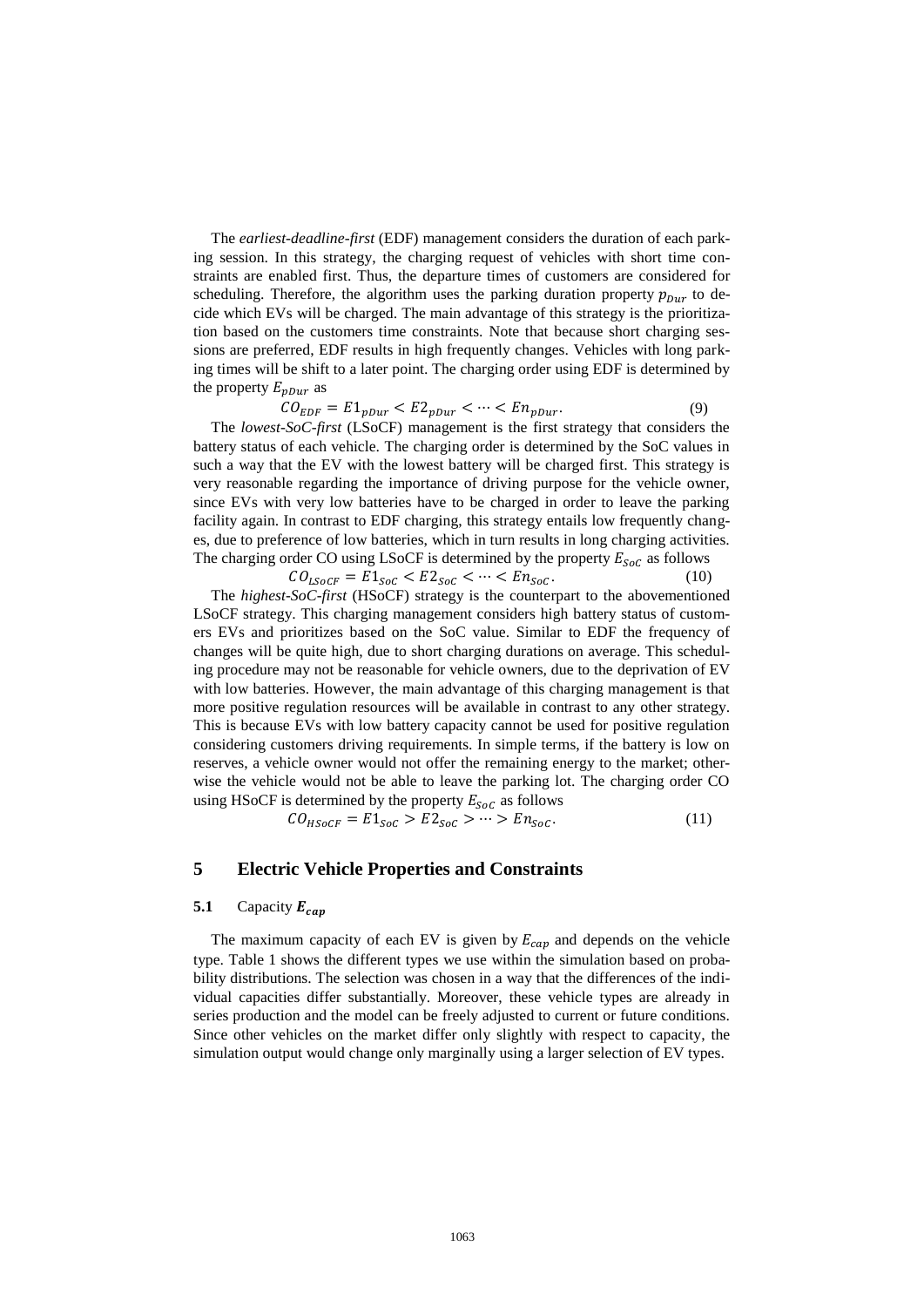| <b>Table 1.</b> Vehicle Types           |          |     |             |  |  |  |
|-----------------------------------------|----------|-----|-------------|--|--|--|
| Type                                    | Capacity | cap | Probability |  |  |  |
|                                         | (kWh)    |     | $\%$        |  |  |  |
| Mitsubishi<br>$i-$<br>MiEV <sup>2</sup> | 16       |     | 35          |  |  |  |
| Nissan Leaf <sup>3</sup>                | 24       |     | 35          |  |  |  |
| Mini $E^4$                              | 35       |     | 29          |  |  |  |
| Tesla Roadster <sup>5</sup>             | 56       |     |             |  |  |  |

# 5.2 State of Charge  $E_{SoC}$

The initial state of charge value  $E_{Soc}$  declares the current battery capacity, once the vehicle has entered a parking lot. In order to derive a probability distribution for the simulation, we determine the SoC values based on a histogram obtained from our data set. Figure 4 shows the calculated distribution for a quantity of 40,000 EVs. As we can see, the distribution shows an increased probability for a  $SoC > 50\%$ . This results from the evaluation of the data points regarding EV usage behavior. Thus, the EVs in the simulation have  $E_{\text{Soc}}$  values between 50% and 90% with particularly high probabilities.



**Fig. 4.** Initial state of charge distribution

# 5.3 Parking Time  $E_{prime}$

 $\overline{a}$ 

The parking time  $E_{pTime}$  of each vehicle defines the initial starting time at which the customer connects the EV to the grid. Hence, this value also determines the occu-

 $2 \text{ http://www.imiev.de/docs/iMiEV-data.pdf}$ , accessed 8 August 2014.

<sup>&</sup>lt;sup>3</sup> [http://www.nissanusa.com/electric-cars/leaf/versions-specs/,](http://www.nissanusa.com/electric-cars/leaf/versions-specs/) accessed 8 August 2014.

<sup>4</sup> [http://www.mini.co.uk/about-us/miniefficiency/mini-e/,](http://www.mini.co.uk/about-us/miniefficiency/mini-e/) accessed 8 August 2014.

<sup>&</sup>lt;sup>5</sup> [http://www.teslamotors.com/en\\_AU/roadster/technology/battery,](http://www.teslamotors.com/en_AU/roadster/technology/battery) accessed 8 August 2014.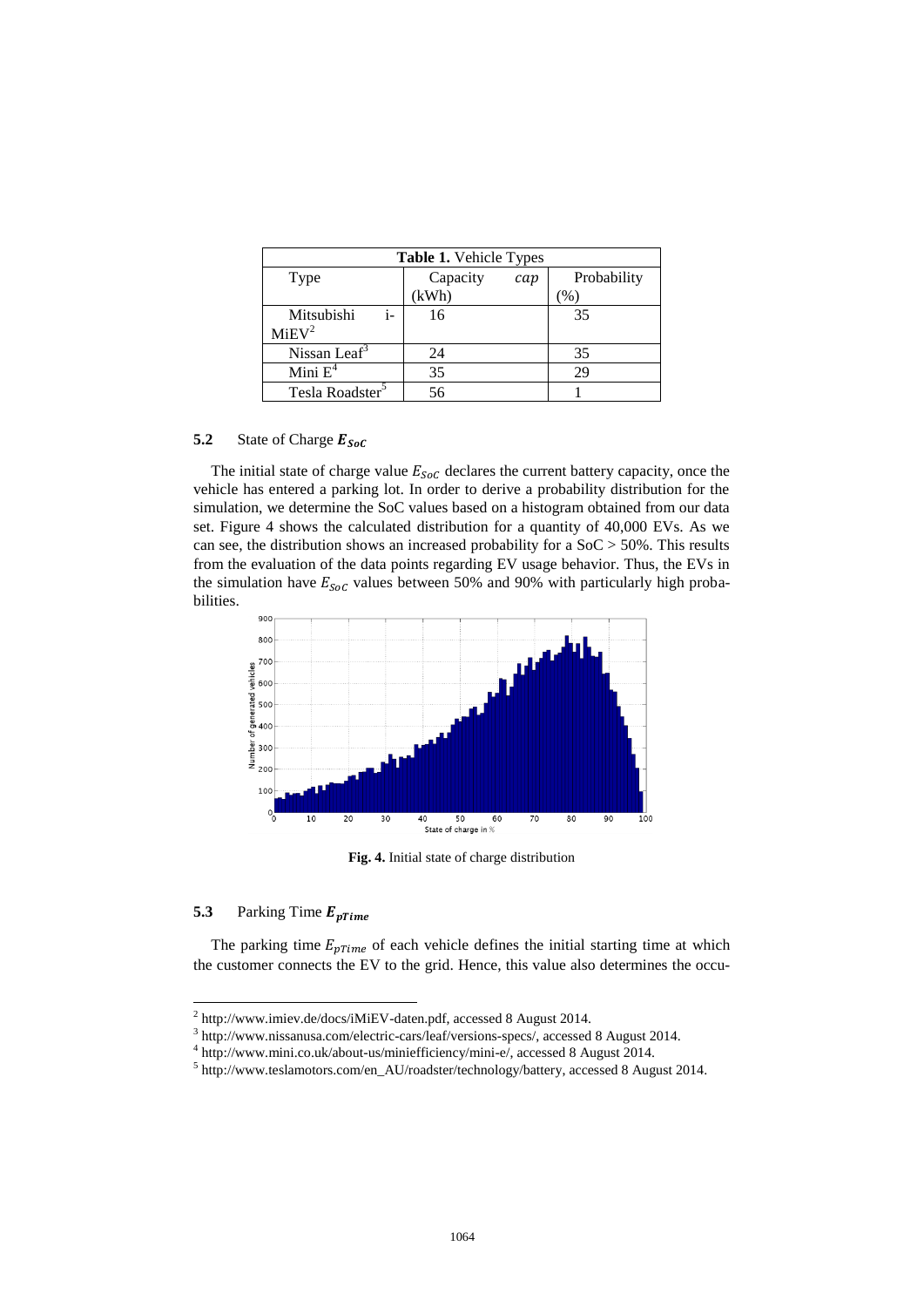pancy rate of the parking facilities. To make the simulation as realistic as possible we used 37 different occupancy rates of urban parking facilities in Germany with more than 15,000 parking lots in total. Figure 5 illustrates two frequently used parking facilities in Frankfurt. Both figures show an almost normally distributed occupancy rate between 8 a.m. to 20 p.m., although the location as well as the overall number of parking lots differs.



**Fig. 5.** Occupancy rates of two frequently used parking facilities in Frankfurt

#### 5.4 Parking Duration  $E_{\text{p}pur}$

The parking duration  $E_{\nu Dur}$  is the vehicle property, which declares the parking time during the simulation process. This value depends on many different user and facility related conditions. For example, the average parking duration at a central station is quite low, because central stations are typically characterized by arriving and departing passengers and, thus, show a high vehicle fluctuation on average. In contrast to that, parking lots located near malls are mainly used for shopping which leads to an increased parking duration. Hence, the purpose of parking and the location of the parking lot are two main factors influencing the EV property  $E_{\text{p}Dur}$ . As we are only able to estimate the exact parking duration based on the calculated occupancy rates and  $E_{pDur}$  depends on various user, environmental, as well as time related factors, we use a Chi-square distribution, illustrated by Figure 6. The distribution characterizes a frequently used parking facility with parking durations between 20 and 60 minutes. However, parking durations above 2h are also possible according to this distribution. Both the average and the maximum values depend on the chosen degree of freedom (DF). The DF allows to increase the overall parking duration and respectively the vehicle fluctuation rate within the simulated parking facility. Note that an increased DF also results in an increased participation time in the V2G regulation approach.

Finally, we are able to generate a predefined number of EVs based on the above properties. For example an EV created during simulation could have the properties  $EV_1 = [EV_{cap} = 24kWh, EV_{Soc} = 76\%, EV_{prime} = 1:15 p.m., EV_{pDur} = 56min].$ As we can see, the maximum capacity of  $EV_1$  is 24kWh, thus, the generated vehicle is a Nissan Leaf. The initial SoC is 76% and the vehicle enters the parking facility at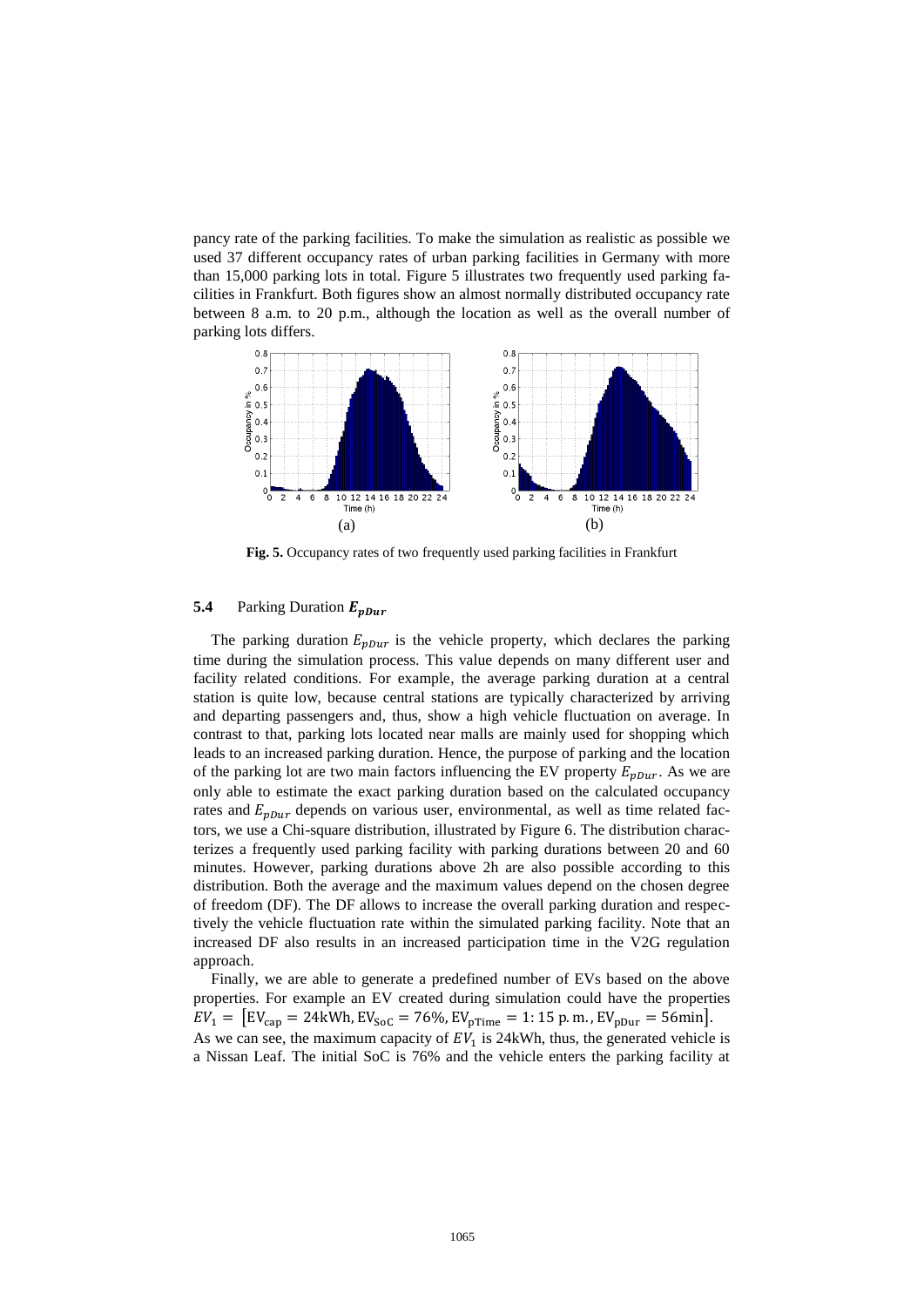

1:15 p.m. The total parking duration is 56 minutes; hence, the IS-operator obtains an additional resource between 1:15 p.m. and 2:11 p.m. to regulate the power grid.

**Fig. 6.** Initial parking duration distribution

#### **6 Simulation Results**

We simulated the introduced business model within the German Control Reserves Market to achieve a realistic scenario regarding timespan, duration, and magnitude of grid frequency deviations. Once a disturbance occurs and the energy market requested control reserves to balance the power grid, we determine the actual paid regulation price based on historical data. Thereafter, the algorithm calculates the revenue for the business operator based on the available regulation resources. Each EV within the parking facility will be considered with respect to the introduced management strategies.

Table 2 provides the simulation outcome concerning the total revenue as well as the maximum and average revenue per vehicle and day, respectively year. Two different levels of charging power  $-3.6$ kw and  $25$ kw – were used, while the highest revenues for 25kw charging is highlighted in green. As we can see, the highest revenue for the business operator can be achieved by applying HSoCF. This charging management is approximately 20% higher than LSoCF, which provides the lowest total revenue (positive regulation). Such a result is caused by the fact that in contrast to other strategies most of the charged electricity can be used for positive regulation. The simulation also shows that charging management has just a negligible influence on negative regulation revenues. This is because we do not assume any restrictions in charging EVs batteries, since a vehicle owner would not complain about obtaining electricity. Hence, in contrast to positive regulation amounts the overall revenue of negative regulation always remains the same no matter which charging management is selected. Concerning the individual EV revenues per day and year, the best results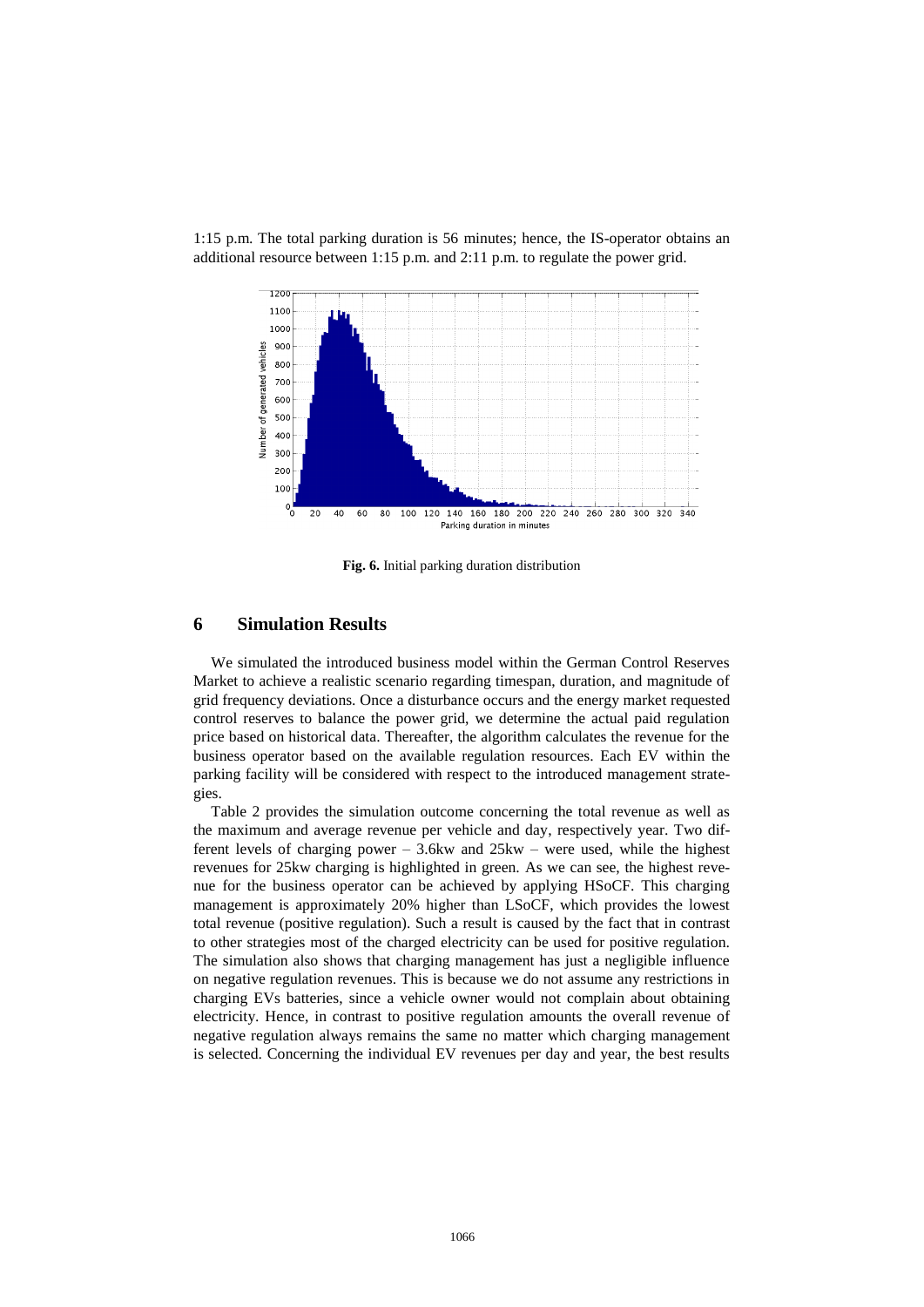are obtained by the LSoCF strategy. If we look at the baseline strategy FCFS, participating customers are able to obtain approximately  $\in$  0.66 to  $\in$  35 for negative and  $\in$ 3.75 to  $\epsilon$  104 for positive regulation on a daily base. The standard deviations (SD) are € 0.79 to € 4.53 for negative and € 3.36 to € 11.63 for positive regulation. The high variations largely depend on the day, parking time, duration, and initial SoC values of the EVs as well as on the rarity of frequency disturbances itself. Furthermore, a maximum annual gross revenue per EV of approximately  $\epsilon$  1,081 for negative and  $\epsilon$  2,970 for positive regulation is calculated. These results confirm rougher estimates of previous studies (Brooks 2002, Kempton and Tomić 2005a, 2005b, Kamboj et al. 2011). The high deviations between average and maximum revenues are caused by the fluctuating occurrence of frequency deviations. Therefore, the requested amounts of control reserves and, thus, the prices for providing regulation strongly differ. We found that FR shows a rather stochastic behavior including extraordinary peaks in both directions. As a result, the major revenues are generated only on a few days, while also the revenues of customer's EVs substantially depend on the time and date vehicles are connected to the grid.

The simulation results can serve as an incentive to buy electrified cars and to increase the sales figures of EVs. The model presented in this paper also provides an opportunity for new businesses to offer EV reserves within a micro energy market. This in turn opens a possibility for EV owners to offer their energy reserves in this micro market and to eventually generate revenues with parked cars. On the other hand, such a model is able to aggregate a large amount of regulation resources to secure the power grid. Particularly during times of a rapidly progressive energy turnaround, due to the integration of a large number of renewables like wind and solar power, the provision of a reasonable amount of control reserves is one of the main challenges faced today. The business model introduced in this paper not only enables an opportunity to integrate EVs into the power grid, but also opens an option to aggregate a large amount of energy to stabilize the grid.

| Table 2. Simulation results of each charging management strategy          |        |        |        |        |              |        |              |  |
|---------------------------------------------------------------------------|--------|--------|--------|--------|--------------|--------|--------------|--|
| <b>FCFS</b>                                                               |        |        | EDF    |        | <b>LSoCF</b> |        | <b>HSoCF</b> |  |
| Neg.                                                                      | Pos.   | Neg.   | Pos.   | Neg.   | Pos.         | Neg.   | Pos.         |  |
| Total revenue per EV and year (25kw first row; 3.6kw second row)          |        |        |        |        |              |        |              |  |
| 14.66k                                                                    | 36.82k | 15.35k | 39.88k | 15.29k | 34.21k       | 14.86k | 42.8:        |  |
| 8,770                                                                     | 17.70k | 8,406  | 17.9k  | 8,285  | 17.96k       | 8,421  | 18.08        |  |
| <b>Maximum revenue per EV and year</b> (25kw first row; 3.6kw second row) |        |        |        |        |              |        |              |  |
| 1,081                                                                     | 2,970  | 1,145  | 3,112  | 1,146  | 2,537        | 1,105  | 3,934        |  |
| 627.88                                                                    | 2,189  | 656.56 | 2,312  | 602.43 | 2,404        | 669.46 | 2,30         |  |
| <b>Average revenue per EV and year</b> (25kw first row; 3.6kw second row) |        |        |        |        |              |        |              |  |
| 186.85                                                                    | 787.73 | 203.03 | 753.25 | 197.05 | 822.52       | 184.54 | 681.         |  |
| 64.45                                                                     | 136.66 | 63.48  | 142.14 | 62.68  | 139.52       | 66.03  | 139.         |  |
| Maximum revenue per EV and day (25kw first row; 3.6kw second row)         |        |        |        |        |              |        |              |  |
| 35.18                                                                     | 103.97 | 31.64  | 93.75  | 36.75  | 112.5        | 20.47  | 88.7         |  |
| 10.8                                                                      | 35.53  | 12.87  | 29.60  | 13.85  | 32.76        | 16.20  | 21.6         |  |
| <b>Average revenue per EV and day</b> (25kw first row; 3.6kw second row)  |        |        |        |        |              |        |              |  |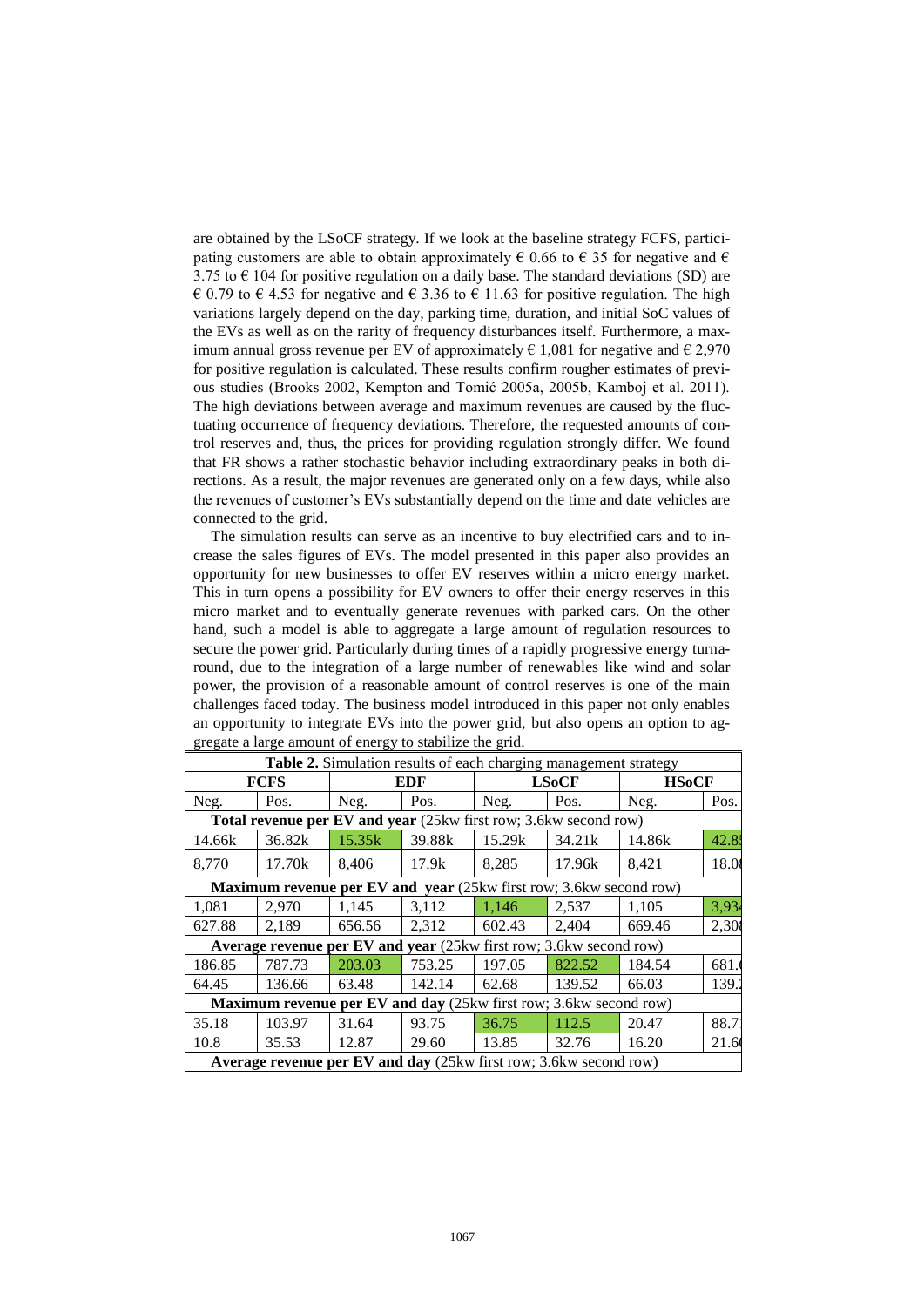| 0.66 | 275<br>ر ، ، ر | $\sim$<br>70 | 3.50<br>$\sim$ | 0.69 | $\mathbf{4}$ .      | 0.66 | 3.20 |
|------|----------------|--------------|----------------|------|---------------------|------|------|
| 0.22 | 0.58           | 0.22<br>0.44 | 0.58           | 0.21 | በ 59<br><u>U.JZ</u> | 0.23 | 0.59 |
|      |                |              |                |      |                     |      |      |

## **7 Conclusion**

In this paper, we have presented a business model to monitor charging processes of thousands of electric vehicles, while achieving high revenues by utilizing EVs as distributed storages for frequency regulation. We collected and analyzed millions of data points regarding the usage of EVs to derive realistic assumptions for our simulation. We evaluated our business model within a real energy market using millions of historical data points concerning the amount of requested reserves and the prices paid for providing regulation.

By applying different management strategies, we are able to show increasing benefits for the vehicle owners and the business operator. Both operator and customer incentives were analyzed to find an adequate compromise between regulation outcome and vehicle workload. It turns out that the HSoCF strategy generates the highest revenue for the business operator, which is up to approximately 20% higher than LSoCF, the strategy with the lowest revenue in total. We can see that there is a crucial difference in revenues among all strategies considering positive regulation. Considering the vehicle owner's driving requirements, preferring charging requests of EVs with high state of charges is not practicable in any case. In addition, customer revenues for vehicle per day or year are rather average, in contrast to the other strategies. Nevertheless, the highest customer related revenues on average would be achieved by applying the LSoCF strategy. With an outcome of approximately  $\epsilon$  0.69 for negative and  $\epsilon$  4.11 for positive regulation per day, the participation is quite profitable for EV owners. Although, we outlined the outcomes for different charging strategies independently from costs, our simulation shows the theoretical potential of EVs participating in the energy market.

A total outcome of more than one thousand euro per year for providing negative frequency regulation can be used for business strategies to increase the sales figures of EVs. However, our analysis shows that most of the revenue was generated only on a few days in the course of the year. This is because frequency regulation is a process characterized by major peaks and only at these peak-times prices for regulation are extraordinary high. Furthermore, strong frequency disturbances occur in both directions, thereby enabling revenues of up to  $\epsilon$  1.50 per kWh, not only by providing electricity to the grid, but also by drawing electricity from the grid to the EV.

In our future research we will include costs into our consideration to develop a comprehensive business model. Such costs include increased battery degradation, as well as investment and maintenance costs of the CP infrastructure. Furthermore, we will explore charging management strategies that combine elements of those presented in this paper and investigate their revenue effects.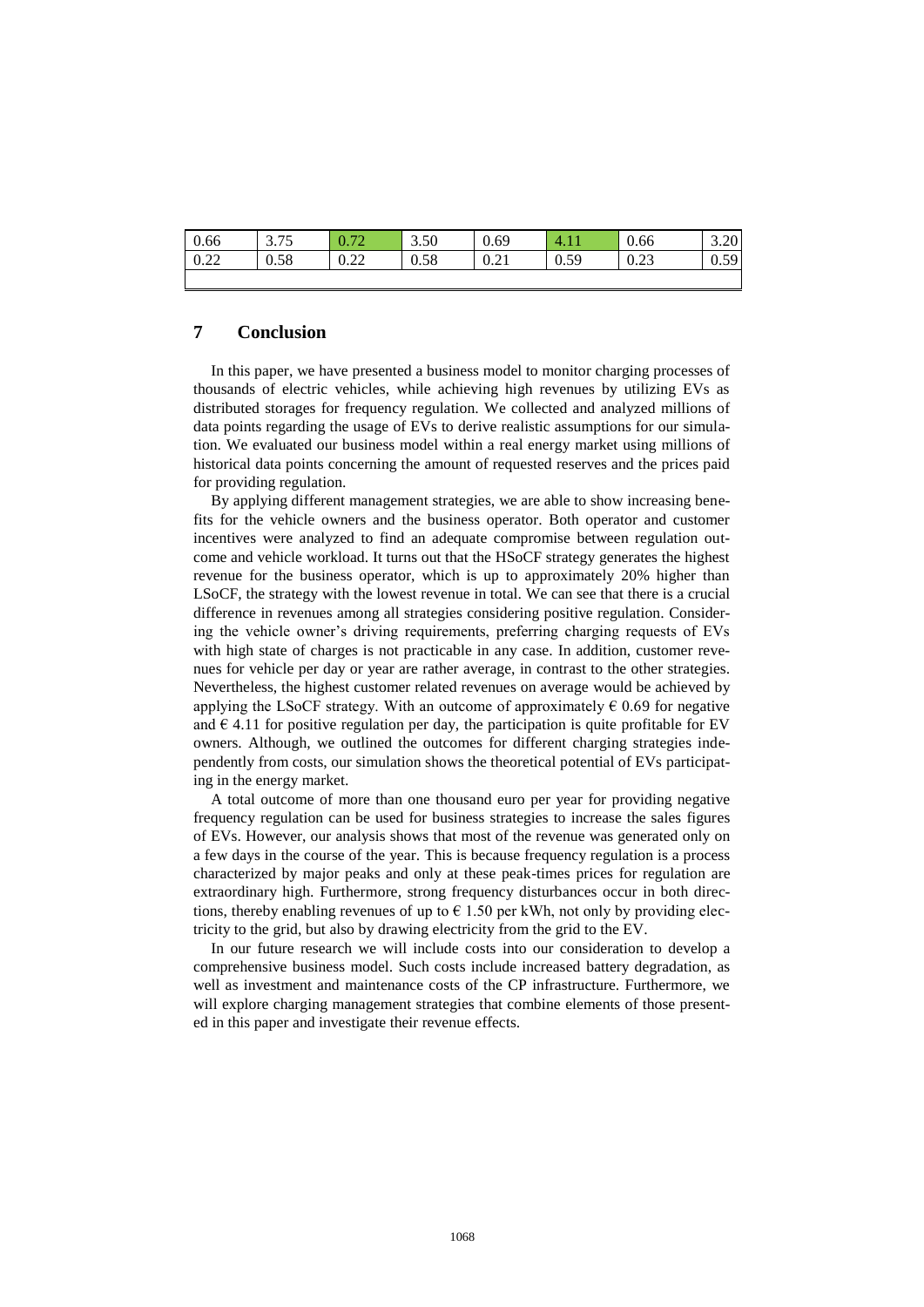#### **References**

- 1. Brooks, A. N. 2002. "Final Report Grid Regulation Ancillary Service," Regulation (01), p. 61.
- 2. Chen, S., Ji, Y., and Tong, L. 2012a. "Deadline scheduling for large scale charging of electric vehicles with renewable energy," in IEEE 7th: Sensor Array and Multichannel Signal Processing Workshop (SAM), pp. 13–16.
- 3. Chen, S., Ji, Y., and Tong, L. 2012b. "Large scale charging of Electric Vehicles," in IEEE: Power and Energy Society General Meeting, pp. 1–9.
- 4. Corbett, J. 2011. "Demand Management in the Smart Grid: An Information Processing Perspective," in Proceedings of the 17th Americas Conference on Information Systems, AMCIS 2011, Detroit, Michigan, USA, August 4-8, 2011, Association for Information Systems.
- 5. Electric Drive Transportation Association 2013. Electric drive vehicle sales figures (U.S. Market) - EV sales. http://www.electricdrive.org/index.php?ht=d/sp/i/20952/pid/20952. Accessed 28 April 2013.
- 6. Federal Government of Germany 2009. "German Federal Government's National Electromobility Development Plan,"
- 7. Feixiang, X., Mei, H., WeiGe, Z., and Juan L. 2011. "Research on electric vehicle charging station load forecasting," in International Conference on: Advanced Power System Automation and Protection (APAP), pp. 2055–2060.
- 8. Flath, C. M., Gottwalt, S., and Ilg, J. P. 2012a. "A Revenue Management Approach for Efficient Electric Vehicle Charging Coordination," in 45th Hawaii International Conference on: System Science (HICSS), pp. 1888–1896.
- 9. Flath, C. M., Ilg, J., Gottwalt, S., Schmeck, H., and Weinhardt, C. 2013. "Improving Electric Vehicle Charging Coordination Through Area Pricing," Transportation Science .
- 10. Flath, C. M., Ilg, J., and Weinhardt, C. 2012b. "Decision Support for Electric Vehicle Charging," in Proceedings of the 18th Americas Conference on Information Systems, AMCIS 2012, Seattle, Washington, USA, August 9-11, 2012.
- 11. Goebel, C., and Voß, M. 2012. "Forecasting Driving Behavior to Enable Efficient Grid Integration of Plug-in Electric Vehicles," in IEEE GreenCom.
- 12. Han, H., Xu, H., Yuan, Z., and Zhao, Y. 2012. "Interactive charging strategy of electric vehicles connected in Smart Grids," in 7th International: Power Electronics and Motion Control Conference (IPEMC), pp. 2099–2103.
- 13. Hinkle, C., Millner, A., and Ross, W. 2011. "Bi-directional power architectures for electric vehicles," in 8th International Conference & Expo on: Emerging Technologies for a Smarter World (CEWIT), pp. 1–6.
- 14. HM Government 2009. "The UK Low Carbon Transition Plan: National strategy for climate and energy,"
- 15. Kamboj, S., Kempton, W., and Decker, K. S. 2011. "Deploying power grid-integrated electric vehicles as a multi-agent system," in The 10th International Conference on Autonomous Agents and Multiagent Systems - Volume 1, Richland, SC: International Foundation for Autonomous Agents and Multiagent Systems, pp. 13–20.
- 16. Kempton, W., and Tomić, J. 2005a. "Vehicle-to-grid power fundamentals: Calculating capacity and net revenue," Journal of Power Sources (144:1), pp. 268–279.
- 17. Kempton, W., and Tomić, J. 2005b. "Vehicle-to-grid power implementation: From stabilizing the grid to supporting large-scale renewable energy," Journal of Power Sources (144:1), pp. 280–294.